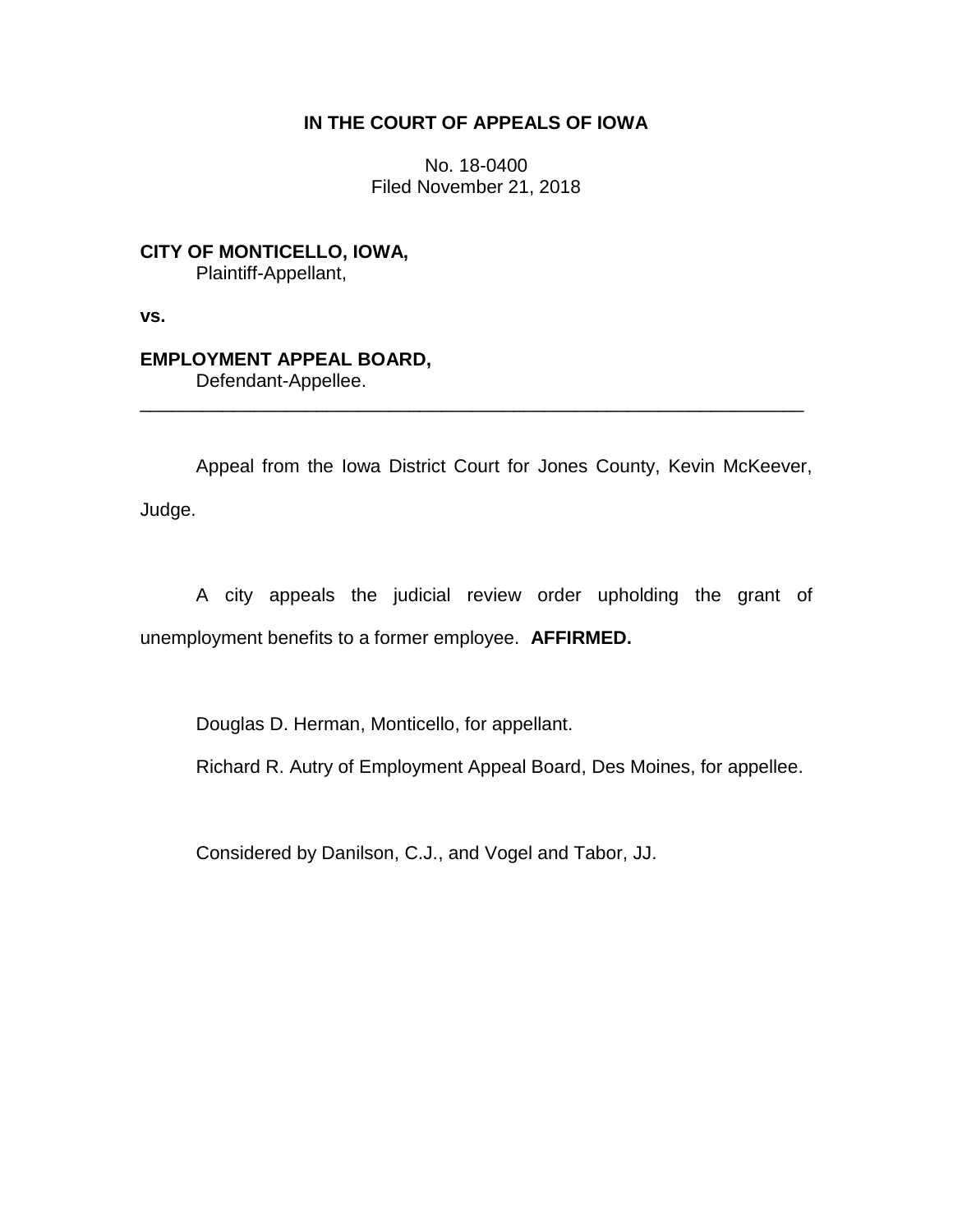## **TABOR, Judge.**

The City of Monticello challenges the Employment Appeal Board's award of unemployment benefits to Tamera Bartram, the former parks and recreation director. The city contends Bartram is ineligible for benefits because she voluntarily ended her employment without good cause attributable to the city. In the alternative, the city argues Bartram cannot receive benefits because she refused an offer to work.

Like the district court on judicial review, we reject the city's arguments. Substantial evidence supports finding the city eliminated Bartram's position and the agency correctly applied the law to the facts. And the refusal-to-work disqualification does not apply because the city's offers were outside the benefit year. Thus, we affirm the award of benefits.

#### **I. Facts and Prior Proceedings**

Bartram started working for the city in 2003 and became director of the parks and recreation department in 2004. In December 2016, the city administrator notified Bartram he planned to eliminate her position. In its place, the city would create two new positions: a parks and recreation director and a superintendent of parks and facilities. The city invited Bartram to apply for either position if she wished to remain employed. Bartram applied only for the director position. When she learned the city "gave that job to somebody else," she cried.

2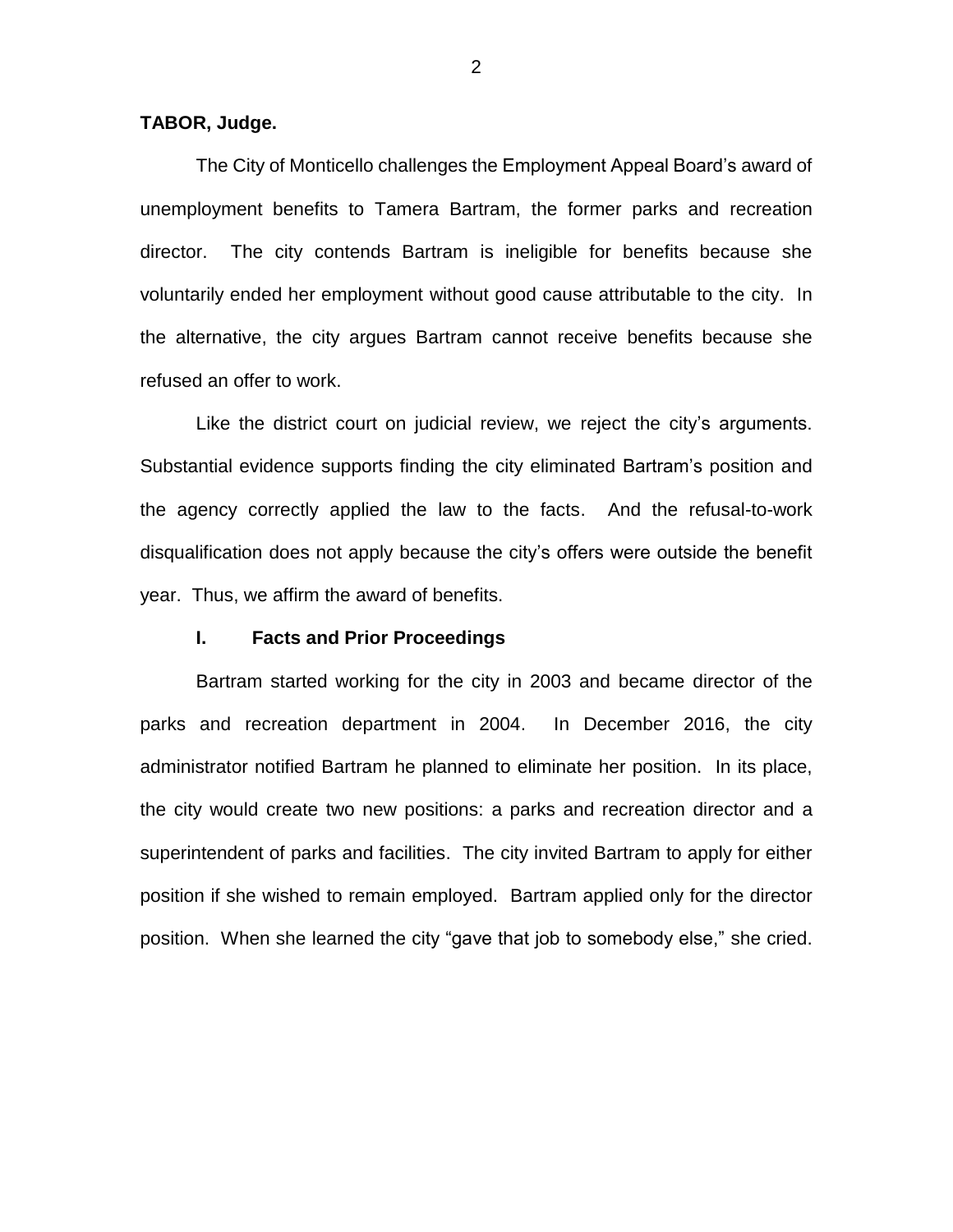She testified: "It told me that I wasn't worth what I had been doing all these years" and, "Honestly, I thought they just wanted to get rid of me."<sup>1</sup>

The city did offer Bartram the superintendent position. But she declined. Despite the city's repeated attempts, Bartram could not be persuaded to accept the superintendent position. Bartram worked until the city eliminated her position on February 28, 2017.

After her employment ended, Bartram filed a claim for unemployment benefits. In March 2017, a representative of Iowa Workforce Development (IWD) denied her claim, stating "our records indicate you voluntarily quit work on 02/28/17." The IWD cited Iowa Code section 96.5(1) (2017) as the basis for her disqualification from receipt of benefits.<sup>2</sup>

Bartram appealed the IWD decision to an administrative law judge (ALJ) who overturned the disqualification and found Bartram eligible for unemployment benefits. The ALJ wrote:

Claimant applied for the director position, but was notified in January that someone else had been offered the job. Claimant was offered the superintendent position, which would have included much of the same job duties, at the same rate of pay and benefits she was currently receiving. Claimant turned that position down. Claimant was told the new director would be starting on March 1 and agreed to stay on in her current position until that time. The employer agreed claimant would not have been allowed to remain in her position beyond February 28, 2017.

 $\overline{a}$ 

<sup>1</sup> Bartram's testimony brings to mind a quote from fictional parks and recreation Deputy Director Leslie Knope: "This is where the rubber of government meets the road of actual human beings." *Parks and Recreation: Pilot* (NBC television broadcast Apr. 9, 2009).  $2$  Section 96.5(1) lists "voluntary quitting" absent good cause attributable to the employer as a basis for disqualification from benefits.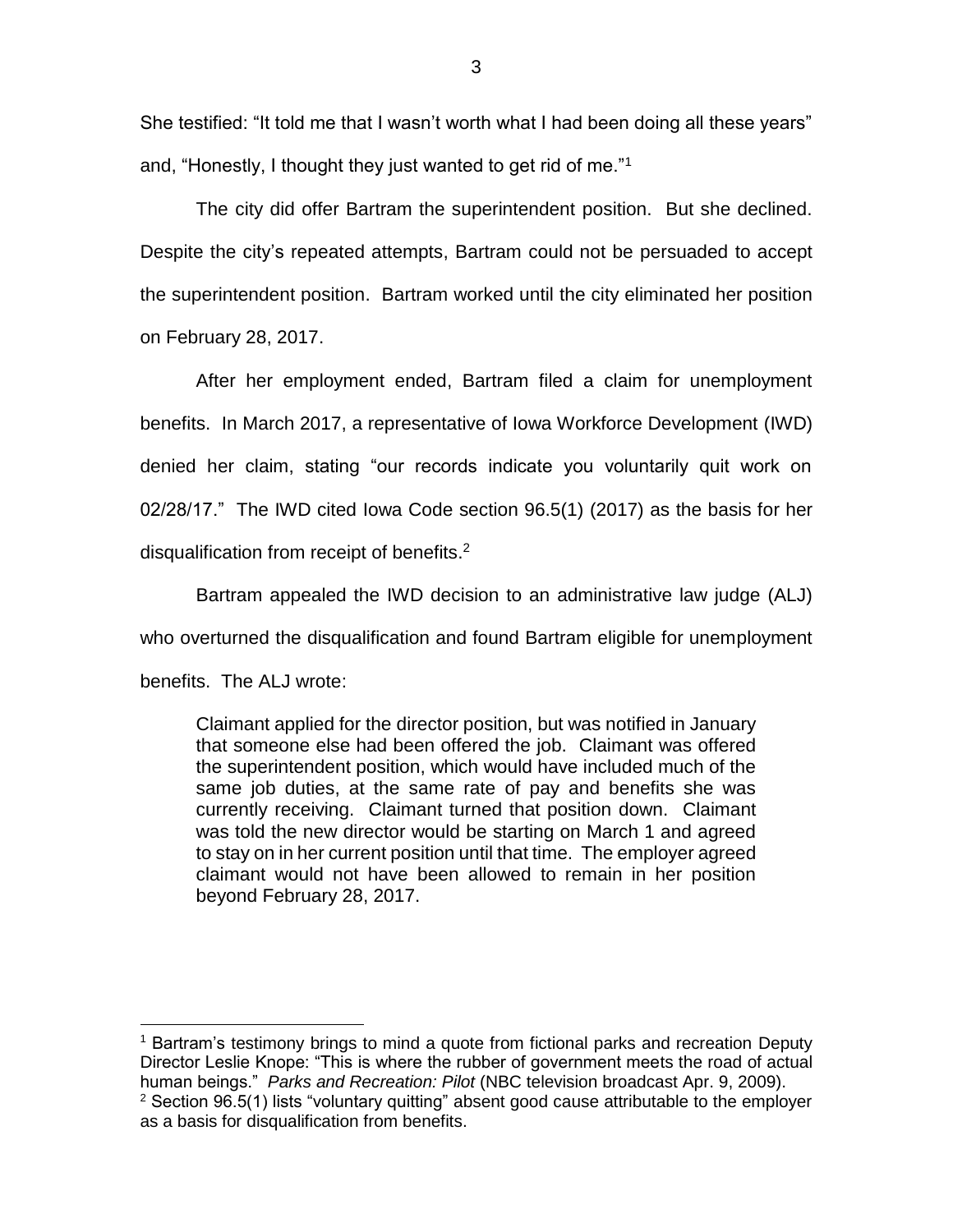The ALJ thus found Bartram's "position was no longer available effective March 1, 2017 . . . her separation was a layoff due to lack of work."

The city appealed the ALJ's decision to the Employment Appeal Board (EAB), arguing the facts did not support the ALJ's findings. In the city's estimation: "If there was a lack of work, she would not have been offered continuing employment. She chose, voluntarily, without good cause attributable to the employer, to leave her employ with the city."<sup>3</sup> The city also argued because Bartram refused to accept the superintendent position, the refusal-to-work disqualification should apply. *See* Iowa Code § 96.5(3).<sup>4</sup>

The EAB rejected the city's argument and affirmed the ALJ's ruling with modifications addressing the refusal-to-work disqualification. Relying on *Dico, Inc. v. Employment Appeal Board*, 576 N.W.2d 352, 355 (Iowa 1998), the EAB held the refusal-to-work disqualification applies only when the employer offers work after a claimant files for unemployment benefits. Because the city's offers of the superintendent position all occurred before Bartram filed for unemployment benefits, the EAB concluded she was not disqualified.

The city sought judicial review. The district court framed two arguments: "(1) the EAB's findings were not supported by substantial evidence and (2) the EAB incorrectly interpreted the law and incorrectly applied the facts to the law." The court held, "The record provides substantial evidence for the EAB's factual findings, including that Bartram's position was eliminated by the City." And

 $\overline{a}$ 

 $3$  The regulation cited by the ALJ defines "layoff" as "a suspension from pay status initiated by the employer with prejudice to the worker for such reasons" as: "lack of orders" and "model changeovers." *See* Iowa Admin. Code. r. 871.24.1(113)(a).

<sup>4</sup> Section 96.5(3) lists "failure to accept work" as a cause for disqualification from benefits.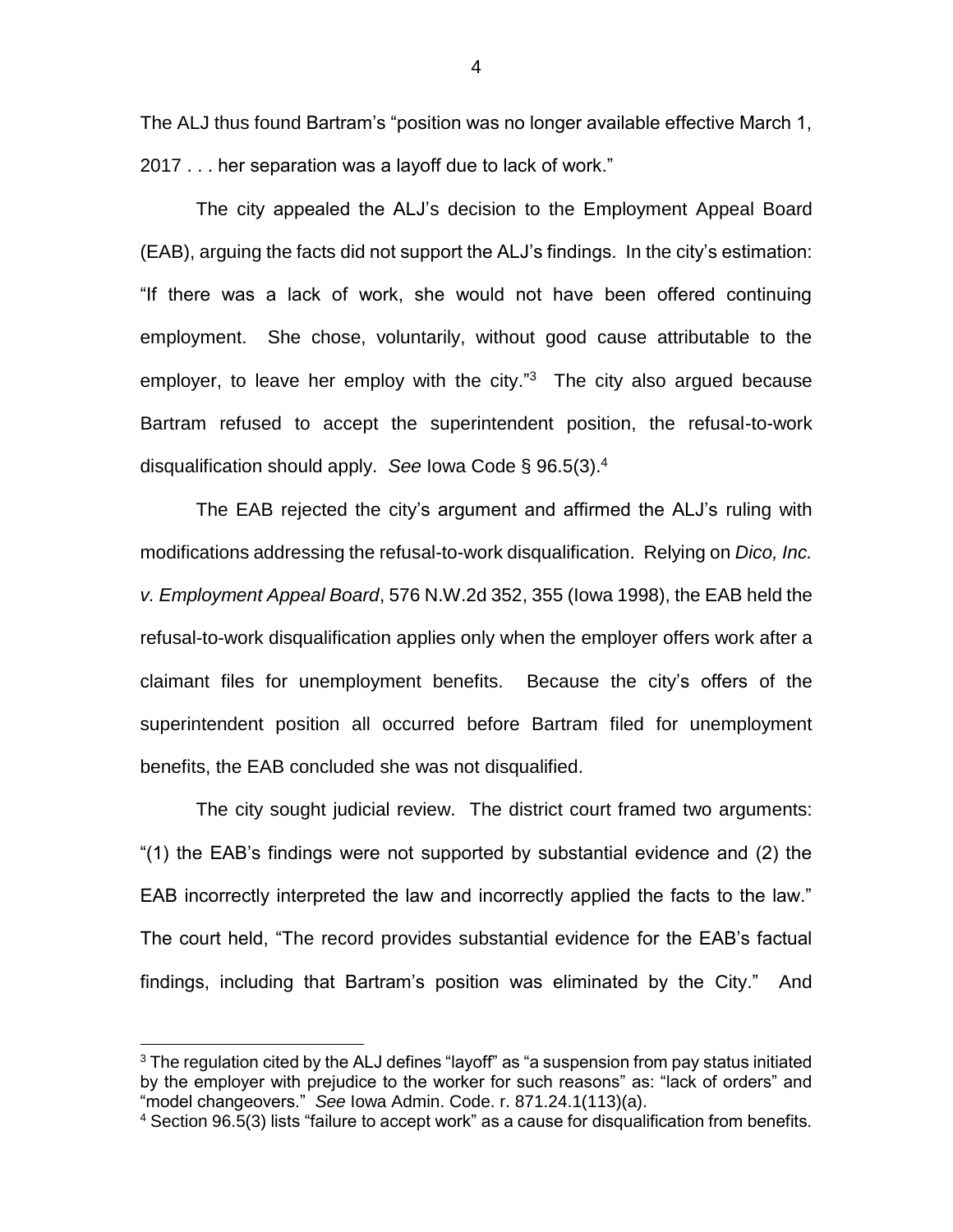because a voluntary quit requires a volitional act from the employee to end the employer-employee relationship, the district court agreed with the EAB that Bartram's departure was not voluntary. The district court also affirmed the EAB's conclusion the refusal-to-work disqualification did not apply to Bartram's claim because its "decision was not clearly against reason or evidence."

The city now appeals the judicial review order, contending the EAB misapplied the law to the facts in determining whether Bartram voluntarily quit, and did not base its decision on substantial evidence, incorrectly interpreted and misapplied the refusal-to-work disqualification.

### **II. Scope and Standards of Review**

Iowa Code chapter 17A (the Iowa Administrative Procedure Act) governs our review in unemployment benefit cases. *Harrison v. Emp't Appeal Bd.*, 659 N.W.2d 581, 586 (Iowa 2003). We employ the standards described in chapter 17A in determining whether we reach the same conclusion as the district court. *City of Des Moines v. Iowa Dep't of Transp.*, 911 N.W.2d 431, 438 (Iowa 2018).

The agency's findings of fact are binding if they are supported by substantial evidence when we review the record as a whole. *Sharp v. Emp't Appeal Bd.*, 479 N.W.2d 280, 282 (Iowa 1991). Substantial evidence is "the quantity and quality of evidence that would be deemed sufficient by a neutral, detached, and reasonable person, to establish the fact at issue when the consequences resulting from the establishment of that fact are understood to be serious and of great importance." Iowa Code § 17A.19(10)(f)(1). Our task is not to determine whether the evidence supports a different finding but to determine whether substantial evidence supports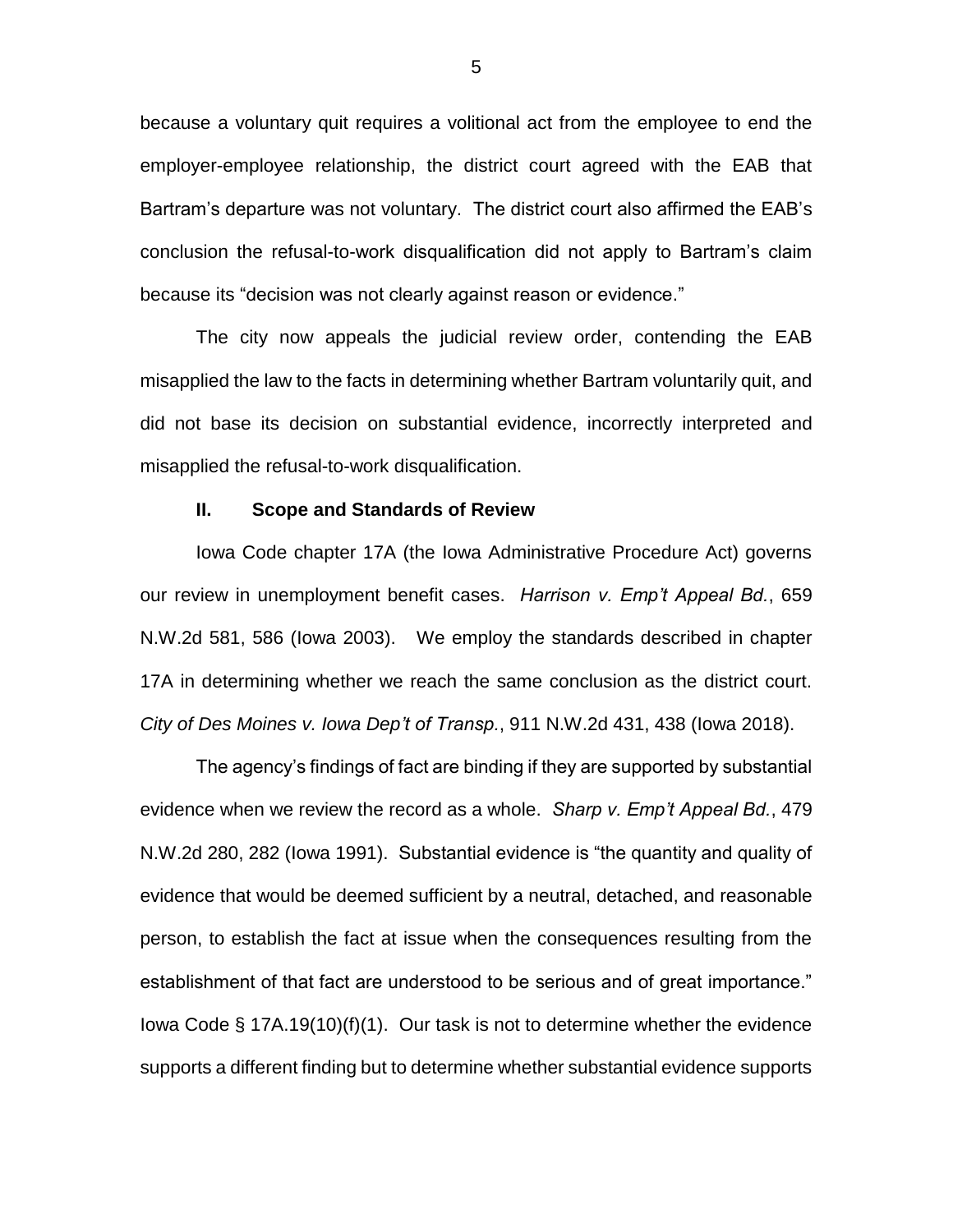the findings actually made. *Cedar Rapids Cmty. Sch. Dist. v. Pease*, 807 N.W.2d 839, 845 (Iowa 2011).

When reviewing a challenge to the agency's interpretation of law, we do not defer to an agency's interpretations of statutes and case law unless the legislature vested interpretive authority in the agency. *Neal v. Annett Holdings, Inc.*, 814 N.W.2d 512, 518 (Iowa 2012).

In appeals challenging an agency's application of the law or its own rules to the facts, we review for an abuse of discretion, reversing when we find the agency employed "wholly irrational reasoning or ignor[ed] important and relevant evidence." *City of Des Moines*, 911 N.W.2d at 440.

Finally, in appeals challenging the EAB's application of law, we review for an abuse of discretion, only disturbing the EAB's application of chapter 96 to the facts of Bartram's claim if that application was "irrational, illogical, or wholly unjustifiable." *See City of Des Moines*, 911 N.W.2d at 440; *Brewer-Strong v. HNI Corp*., 913 N.W.2d 235, 243 (Iowa 2018) (quoting Iowa Code § 17A..

#### **III. Analysis**

The city raises two issues in this appeal. First, the city insists Bartram voluntarily quit under Iowa Code section 96.5(1). From that premise, it decries the EAB's decision she was entitled to unemployment benefits as lacking substantial evidence and misapplication of law to the facts. Second, the city contends the EAB misinterpreted and misapplied the refusal-to-work disqualification under section 96.5(3), resulting in an "irrational result, contrary to the public interest." We will address each issue in turn.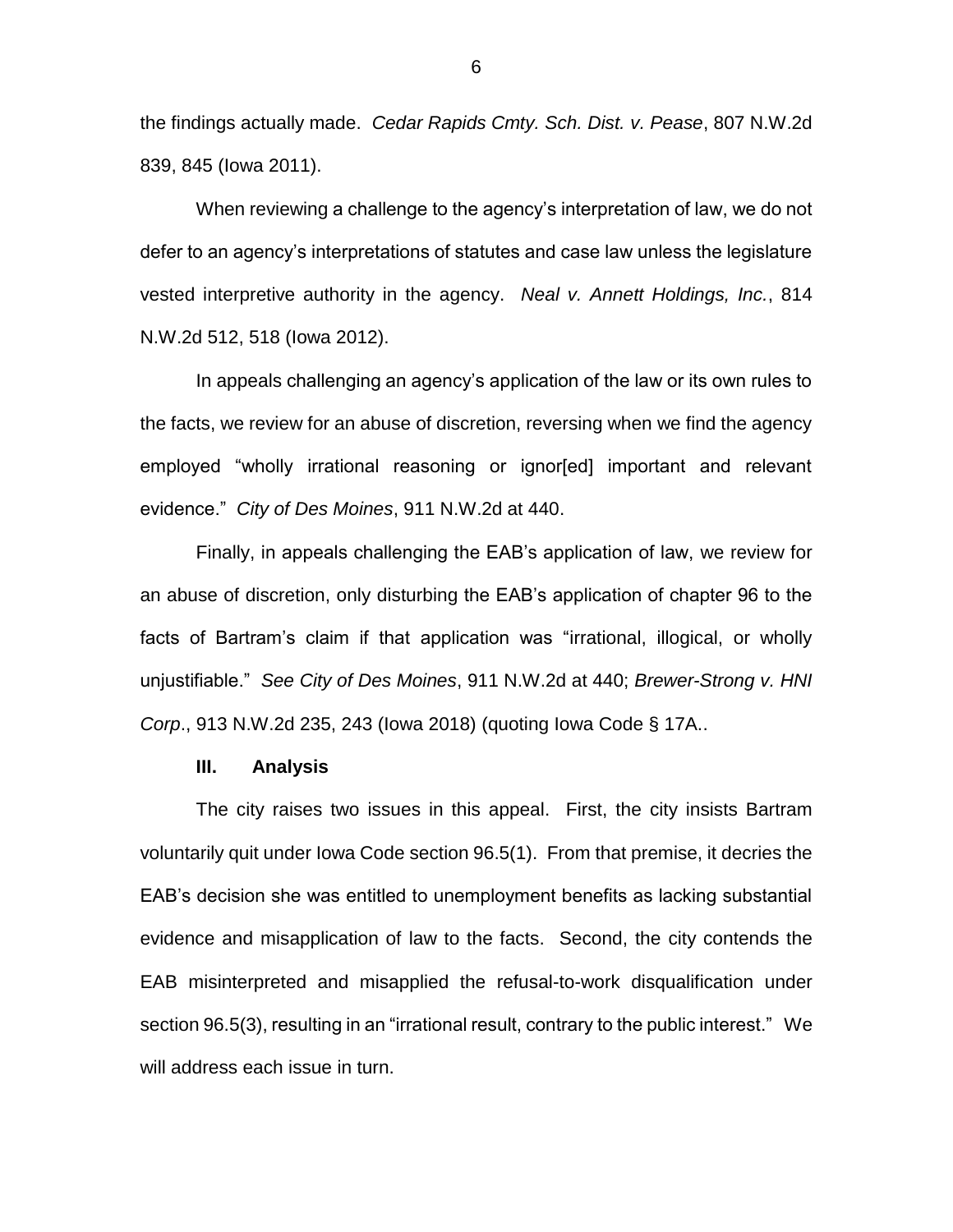### **A. Voluntary Quit**

Turning to the first issue, we find substantial evidence Bartram did not quit, but rather the city eliminated her position. We also conclude the EAB properly applied the law to the facts in concluding Bartram did not voluntarily quit.

On the substantial evidence question, we look to the agency's key fact findings: (1) the city eliminated Bartram's position; (2) the city then invited her to reapply but did not guarantee it would rehire her; and (3) the city agreed Bartram "would not have been allowed to remain in her position beyond February 28, 2017." The undisputed record reinforces the agency's finding Bartram's job was eliminated—the city did not meet the factual prerequisites for a voluntary-quit disqualification. *See Dico*, 576 N.W.2d at 355.

Based on this evidence, the EAB's conclusion Bartram did not voluntarily quit was not unreasonable. In *Irving*, our supreme court determined "a voluntary quit as a matter of law requires a volitional act on the part of the employee." 883 N.W.2d 179, 209 (Iowa 2016). And "a voluntary quit must be volitional at its *inception*." *Id.* (emphasis added). In other words, a voluntary quit must stem from the employee's own free will to end the employer-employee relationship. *Id.* (citing *Wills v. Emp't Appeal Bd.*, 447 N.W.2d 137, 137–38 (Iowa 1989)); Iowa Admin. Code r. 871-24.25(96).

Here, Bartram "gave notice that she would leave at the end of February after her position was eliminated." It was impossible for Bartram to remain in her current position after February 28. Bartram's resignation did not stem from a desire to terminate her employment with the city—instead, it resulted from the city's

7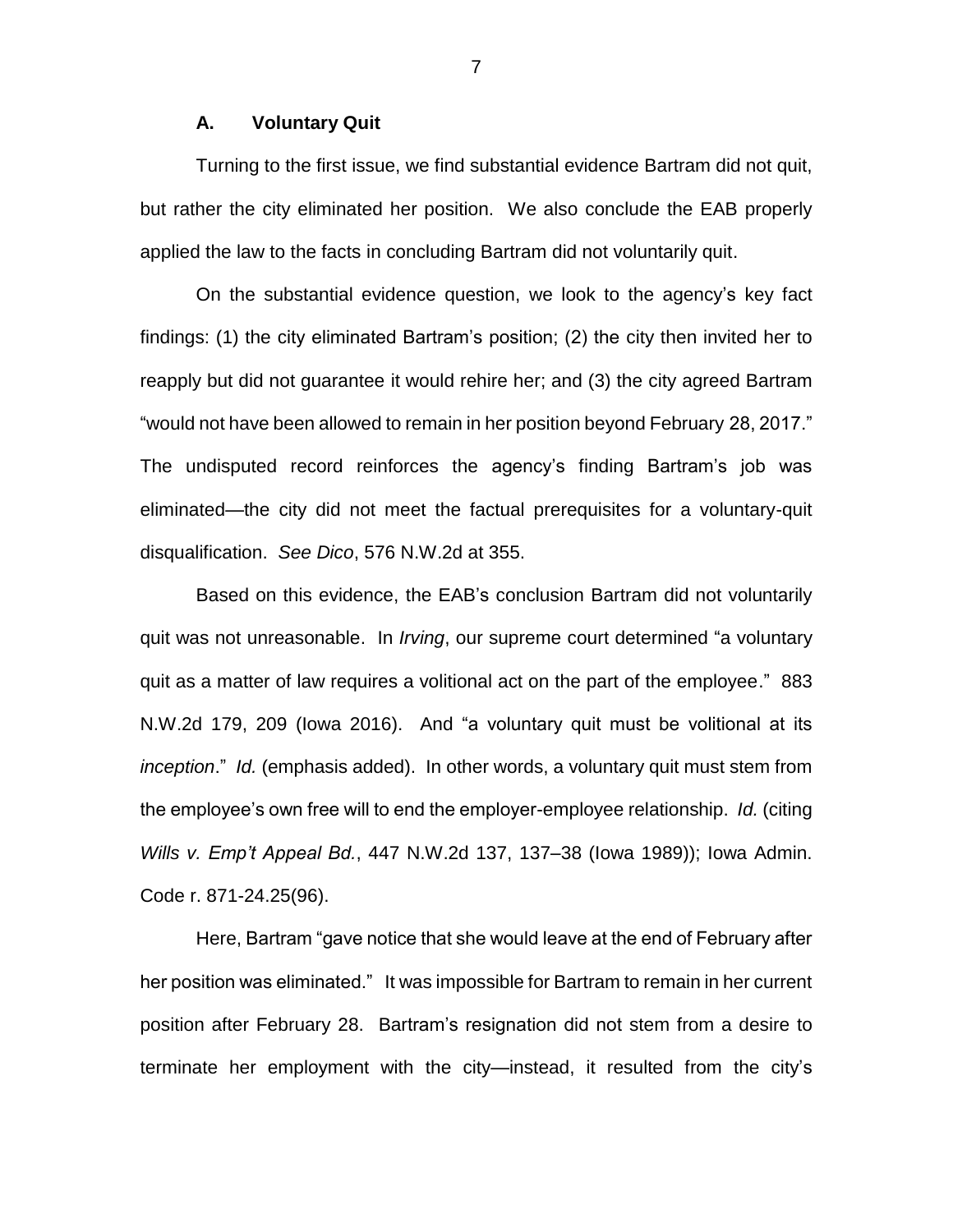elimination of her position.<sup>5</sup> The EAB's conclusion Bartram did not voluntarily quit was not irrational, illogical, or unjustifiable. *See id.* We find no ground for reversal.

#### **B. Refusal-to-Work Disqualification**

Next, we address the city's argument the refusal-to-work disqualification should preclude Bartram from receiving benefits. We agree with the district court's conclusion this disqualification does not apply in Bartram's case. The timing is critical—the city's offers of the superintendent position came before Bartram filed for unemployment benefits.

Our supreme court addressed a similar issue in *Dico*—an employer intended to eliminate job positions but offered alternative employment opportunities within the parent company. *See* 576 N.W.2d at 353. The EAB awarded benefits to employees who turned down the offer. *Id.* at 353–54. The employer appealed, arguing the refusal-to-work disqualification precluded receipt of benefits because the employees declined the prior job offers. *Id.* at 354. The employer argued awarding benefits to these employees undermined public policy because the unemployment compensation act aimed to provide funds for those who are unemployed through no fault of their own. *Id.* at 356. In short, because the employer tried to provide alternative jobs for the employees, it should not be liable for unemployment payments. *See id.* 

Our supreme court rejected the employer's argument, finding it was reasonable for the agency to limit the refusal-to-work disqualification to job offers

 $\overline{a}$ 

8

<sup>&</sup>lt;sup>5</sup> In its reply brief, the city contends for the first time that it merely changed the job description for Bartram's position. We decline to consider this late assertion. *See Young v. Gregg*, 480 N.W.2d 75, 78 (Iowa 1992) ("We have long held that an issue cannot be asserted for the first time in a reply brief.").